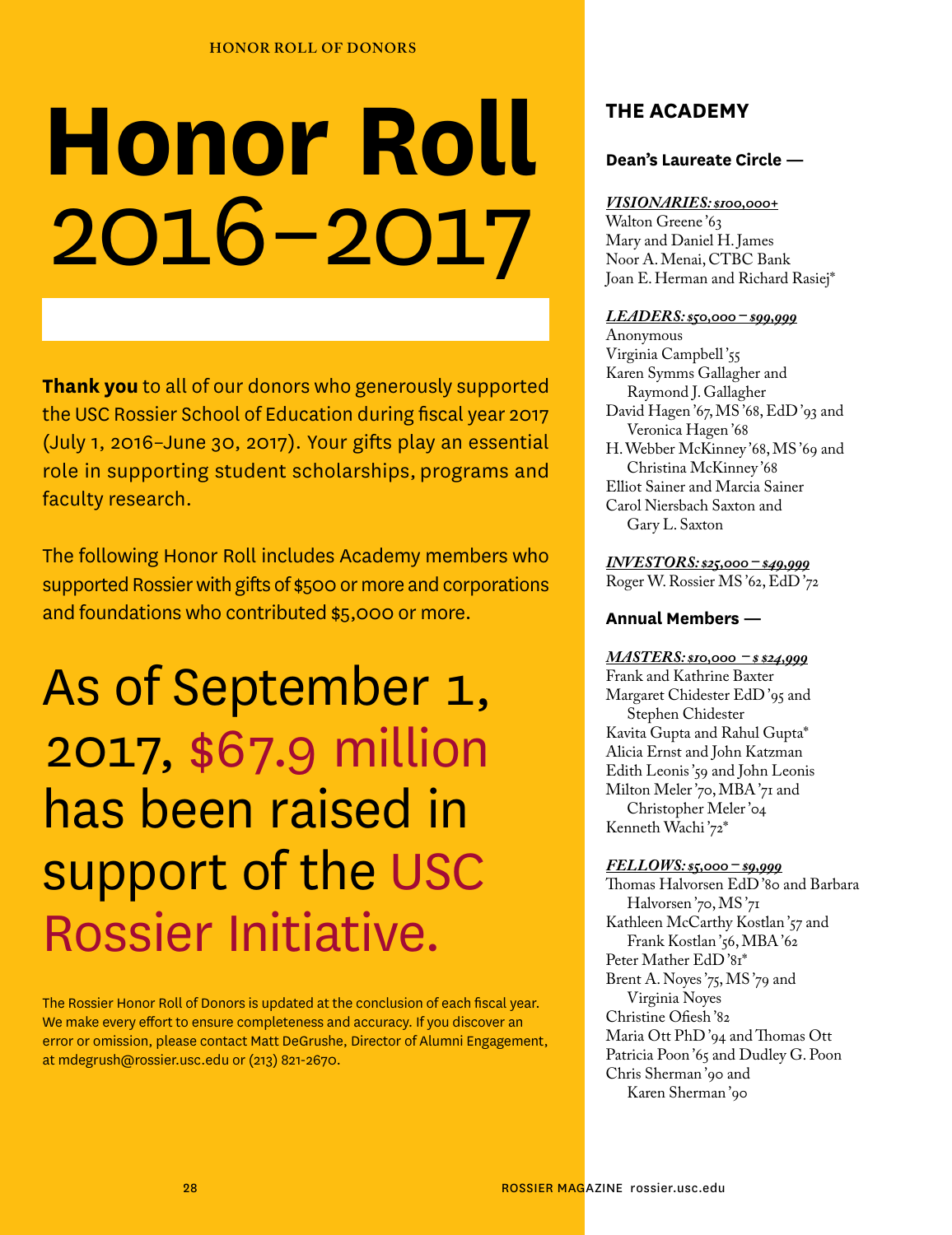#### **HONOR ROLL OF DONORS**

#### *SCHOLARS: \$2,500 – \$4,999*

Joelle Benioff'62 Genaro Carapia MS '84 and Lai Tan Carapia Carol Fox MS '62 Charleen Moore '66 Marjory Newell MS '74 and Frank Newell JD '75 Barclay Perry '64, MBA '67 and Susan Perry Jean Schultz and William Schultz Charlene P. Shimada '91 and Thomas Shimada '88 Peter Weil and Julie Weil

#### *MENTORS: \$1,000 – \$2,499*

William C. Allen '79 and Marie C. Allen '78 Sara Bettge '66, MS '67 and George Bettge\* Donald Brann Jr. '68, EdD '82 and Sari Brann David Cash EdD '08 and Heather Cash Rudy Castruita EdD '82 and Jean Castruita Jacquelyn Dylla MPT'94, DPT'or\* Janet Eddy'53, MS'78, PhD'91 and James Eddy'52 James Elsasser EdD'<sub>II</sub> and Lori Elsasser Michael Escalante EdD '02 Robert E. Ferris PhD '65 and Pauline Ferris PhD '79 Greg A. Franklin '83, EdD '97 and Debbie Franklin Stuart Gothold EdD '74 and Jane Gothold Carol Hay and Howard Hay\* Peggy Joan EdD '89 and Stanley Hayward\* Donald Hossler\* Susan Johnson EdD '96 and Keith Johnson Catherine Kawaguchi EdD '14\* Douglas Kimberly EdD '08 and Cathie Ferdula-Kimberly Mary Jo Lass PhD '66 Ortha Lehman MS '63 Donald Leisey EdD '73 and Patricia Leisey Steven Lowder EdD '92 and Connie Lowder Patricia Koehler Mauritzen'58 Aki Miyasaki '56 Jenelle Marsh-Mullet '91 and Scott Mullet '91 Robert Nelson '91, EdD '17 and Tiffany Nelson\* Karen Nemetz '58 Willa Olsen PhD '58, MD '62\*

Louis Pappas EdD '91 and Leslie Pappas Charles Perkins\* Lawrence Picus and Susan Pasternak Susan Rainey EdD '83 and John Collins Marilyn von KleinSmid-Randolph '60 and Charles Randolph Judith Ann Reiling '64 and Ben Reiling John Roach EdD '88 and Johanna Roach '75 Saliha Lee-Kwou Sha '86, MS '88, MS '89, EdD '12 and Sue Yu '89 Steven Short Robert Slaby MS '72, PhD '79 and Barbara Slaby Wesley Irvin Smith EdD '05 Edward Sullivan '87, MS '92, PhD '98 Katherine Thorassian EdD '09 David Jose Verdugo EdD'05 and Susanna Verdugo Donald Weir EdD '91 and Colleen Weir Gerald M. Whitehead '81 and Melody Whitehead Gloria Bess Widmann MS '69 Carla Wohl and Norm Johnston\* Sonja Yates EdD '90 Ruben Zepeda EdD '05 and Sarah Zepeda\*

#### *EDUCATORS: \$500 – \$999*

Robert Allard '98, MS '01, EdD '16 Gerald Angove PhD '73 and Constance Angove\* Bobby Avant '62, MS '63 and Deanna Avant Lester Baer MS '71 Kevin Baxter EdD '04 and Kimberley Baxter\* Rachel Beal and Ron Beal Rita Darlene Bishop EdD '01 and Lewis Bishop LaGayle Black EdD '93 and Howard Horinbein George Blanc MS '73 and Esther Blanc John Bogie EdD '86 and Judy Bogie Patricia Brent-Sanco EdD '16 Roy Chinn DDS '79 and Jo Ann Chinn David Clark MS '76 and Janet Clark\* Melba Coleman PhD '80 and George Coleman Jr. Anthony Dalessi PhD '82 John Davis MS '68 and Marsha Davis MS '69 Matt DeGrushe ME '04 Lucille Anne Derrig '60 Thomas Dorich\* Katherine Farlow '66

Hilda Flores EdD '12 Katherine Frazier '79, MS '82, EdD '08 and Robert Frazier Matthew Freeman\* William Gilli '79, MS '96, MD '83 and Jennifer Gilli\* Stephen Goldstone EdD '77 and Linda Goldstone Kimberly Gordon '90\* Masae Gotanda PhD '77\* Paul Griffin PhD '67 and Betty Griffin\* Robert Haley EdD '01 Carolyn Haugen EdD '91 Diana Hernandez MPA '16 Charles Hinman EdD '02 Kevin James Hryciw EdD '17\* Darvin Jackson EdD '15 Debbie Katsogianes '83, MS '85 Terry Knapper PhD '76 and Dee Knapper Stephen Lucasi\* John Malone MS '80 and Mary Malone Neil Matsumori '63 William McDermott MS '70, PhD '77 and Sandra McDermott Michael McLaughlin PhD '77 and Marlene McLaughlin Dustin McLemore EdD '17 and Christine McLemore Mary M. McNeil MS '80, PhD '96 and Jon McNeil EdD'17 Randall Miller EdD '86 and Susan Miller Melissa Moore EdD '14\* Deborah Myman '70, MS '74 and Robert Myman JD '70 Kathleen Nitta '70 Stefanie Phillips EdD '05\* Nancy Plunkett MS '69 and Thomas Plunkett Darline Robles PhD '93 and Frank Robles Alejandro J. Rojas EdD '08 Lisa Shapiro MPA '17 Joel Phillip Shawn EdD '93 Sherine Smith EdD'14\* Gail Spann-Greer EdD '09 Nancy Tuz and Peter Tuz\* Fred Van Leuven EdD '88 and Judy Van Leuven Catherine Wallace '43\* Mary White '75\* Candace Yee '68, MS '69 and James Yee MS '66, PhD '74

*<sup>\*</sup> New Academy Member*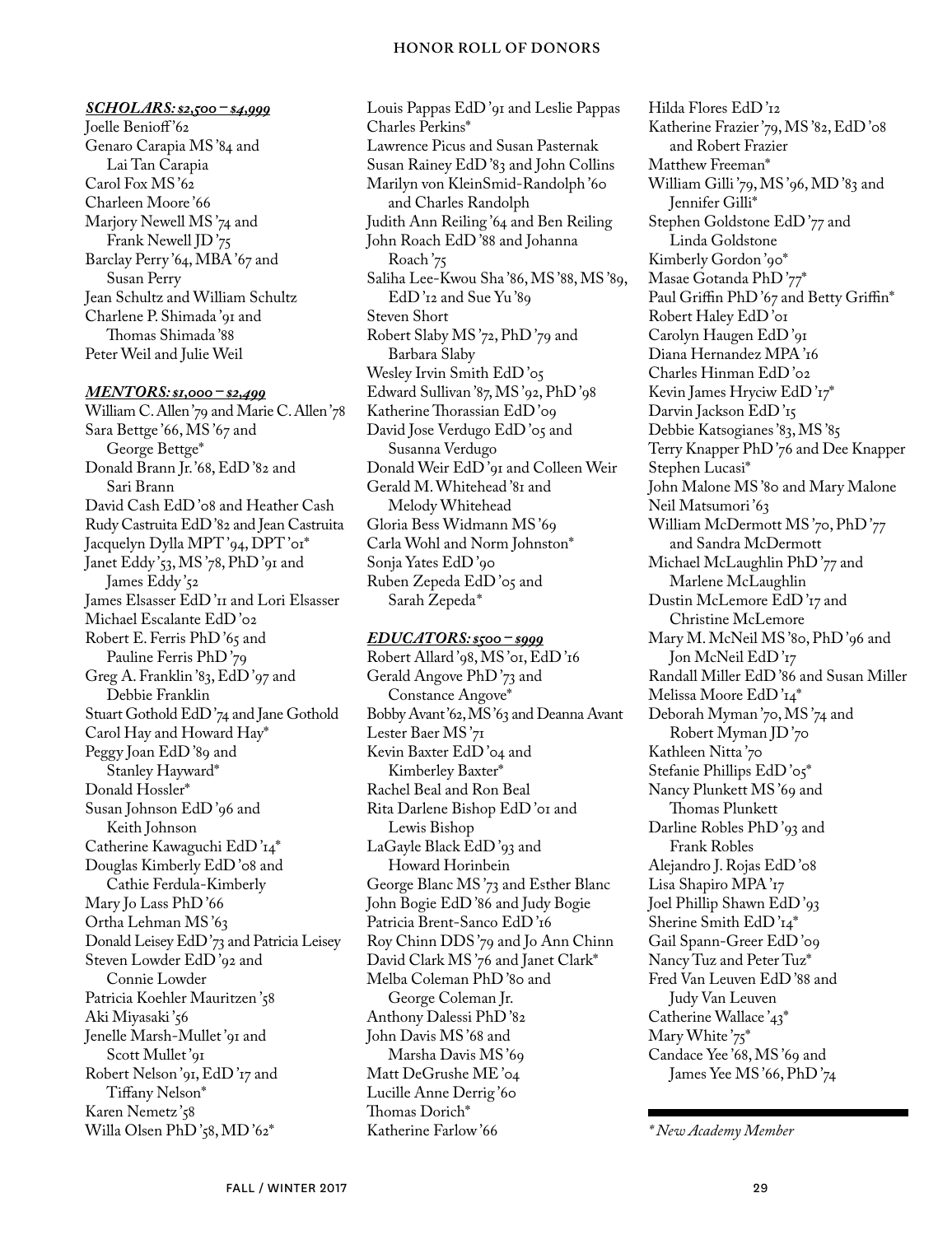# **CORPORATIONS AND FOUNDATIONS**

*\$1,000,000 +* 2U Inc. Math for America

*\$500,000 – \$999,999* Anonymous College Advising Corps

*\$100,000 – \$499,999* California Community Foundation Charter School Growth Fund CTBC Bank Bill & Melinda Gates Foundation The Teagle Foundation

*\$50,000 – \$99,999* Anonymous Johnny Carson Foundation ECMC Foundation The Enrollment Management Association Horowitz Family Trust

*\$25,000 – \$49,999* Kay Family Foundation National Academy of Education

*\$10,000 – \$24,999* ACT, Inc. American Educational Research Association Balfour Beatty Construction The College Board Hobsons LA Promise Fund

*\$5,000 – \$9,999* Bringing Theory to Practice Datalink Illuminate Education Jones Hall Los Angeles Area Chamber of Commerce LPA, Inc. PARS PFMG Solar Piper Jaffray SchoolsFirst Federal Credit Union Shmoop University Texas IB Schools

USC Rossier gratefully acknowledges the special support of donors who contributed to **M***f***A Los Angeles** in fiscal year 2017. Collectively, your support totaled **\$1.9 million**.

# **LEGACY SOCIETY**

The Legacy Society honors generous individuals who have provided for a gift to USC Rossier through their will, trust, life income, retirement plan, life insurance or other deferred gift arrangement.

Dixie Branner Baker MS '84, PhD '79 and Jerry L. Baker Julianne Dicus '64, MS '67 Anita M. Finie Judi Stockman Hollis MS '73 and Henry Kaplan Anne Louise Hopkins'53 and Robert C. Hopkins'54 Christina Margaret McKinney '68 and H. Webber McKinney '68, MS '69

Delight Jean Miller MS'56 Gwen Nelson and Jack Nelson PhD '61 Carol Powell and David Powell MS '71, DDS '68 Steven R. Pritzker MS '83, PhD '98 Siegfried C. Ringwald'48, MS'50, PhD '68 Rossier Charitable Trust Cecil Ann Rowe '61, MS '64 C. Steven Short